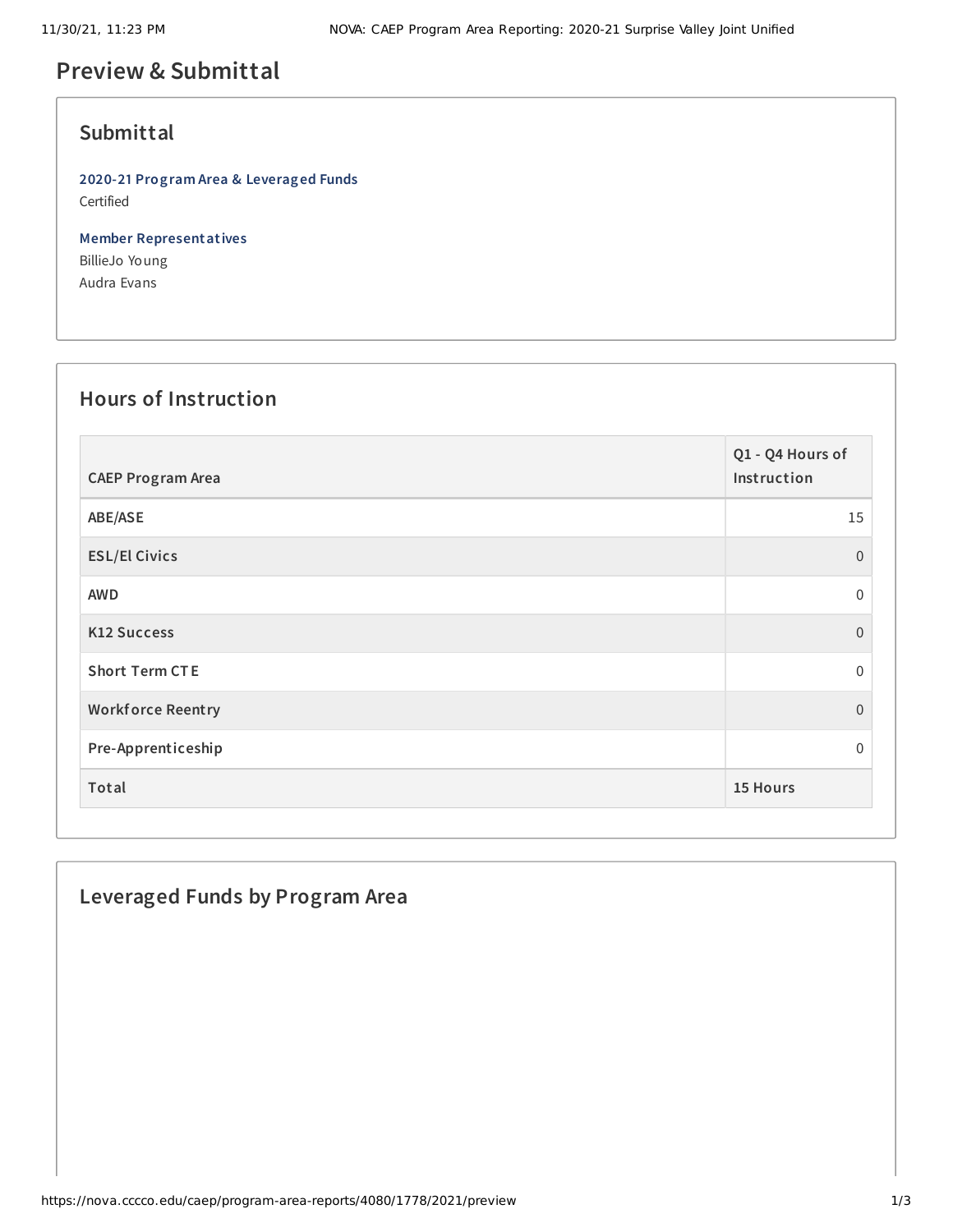11/30/21, 11:23 PM NOVA: CAEP Program Area Reporting: 2020-21 Surprise Valley Joint Unified

| Fund                                         | ABE/ASE | ESL/El<br><b>Civics</b> | <b>AWD</b> | K12<br><b>Success</b> | Short<br>Term<br><b>CTE</b> | Workforce<br>Reentry | Pre-<br>Apprenticeship | Totals  |
|----------------------------------------------|---------|-------------------------|------------|-----------------------|-----------------------------|----------------------|------------------------|---------|
| California Adult<br><b>Education Program</b> | \$0     | \$0                     | \$0        | \$0                   | \$7,652                     | \$0                  | \$0                    | \$7,652 |
| <b>CalWORKs</b>                              | \$0     | \$0                     | \$0        | \$0                   | \$0                         | \$0                  | \$0                    | \$0     |
| NonCredit                                    | \$0\$   | \$0                     | \$0        | \$0\$                 | \$0                         | \$0                  | \$0                    | \$0     |
| <b>Perkins</b>                               | \$0     | \$0                     | \$0        | \$0                   | \$0                         | \$0                  | \$0                    | \$0     |
| <b>LCFF</b>                                  | \$0     | \$0                     | \$0        | \$0                   | \$0                         | \$0                  | \$0                    | \$0     |
| Fees                                         | \$0\$   | \$0                     | \$0        | \$0                   | \$0                         | \$0                  | \$0                    | \$0     |
| K12 Adult Ed Jail<br><b>Funds</b>            | \$0     | \$0                     | \$0        | \$0                   | \$0\$                       | \$0                  | \$0                    | \$0     |
| <b>WIOA II</b>                               | \$0     | \$0                     | \$0        | \$0                   | \$0                         | \$0                  | \$0                    | \$0     |
| <b>Contracted Services</b>                   | \$0     | \$0                     | \$0        | \$0                   | \$0                         | \$0                  | \$0                    | \$0     |
| Totals                                       | \$0     | \$0                     | \$0        | \$0                   | \$7,652                     | \$0                  | \$0                    | \$7,652 |

## **Certification**

**25 Lassen-Modoc Adult Education Consortium - Primary Contact**

**Carol Growdon** [cgrowdon@lassencollege.edu](mailto:cgrowdon@lassencollege.edu)

**Mitch Rosin** [mitch.rosin2@gmail.com](mailto:mitch.rosin2@gmail.com)

Appro ved by Mitch Ro sin

**11/30/2021 03:22 PM PST**